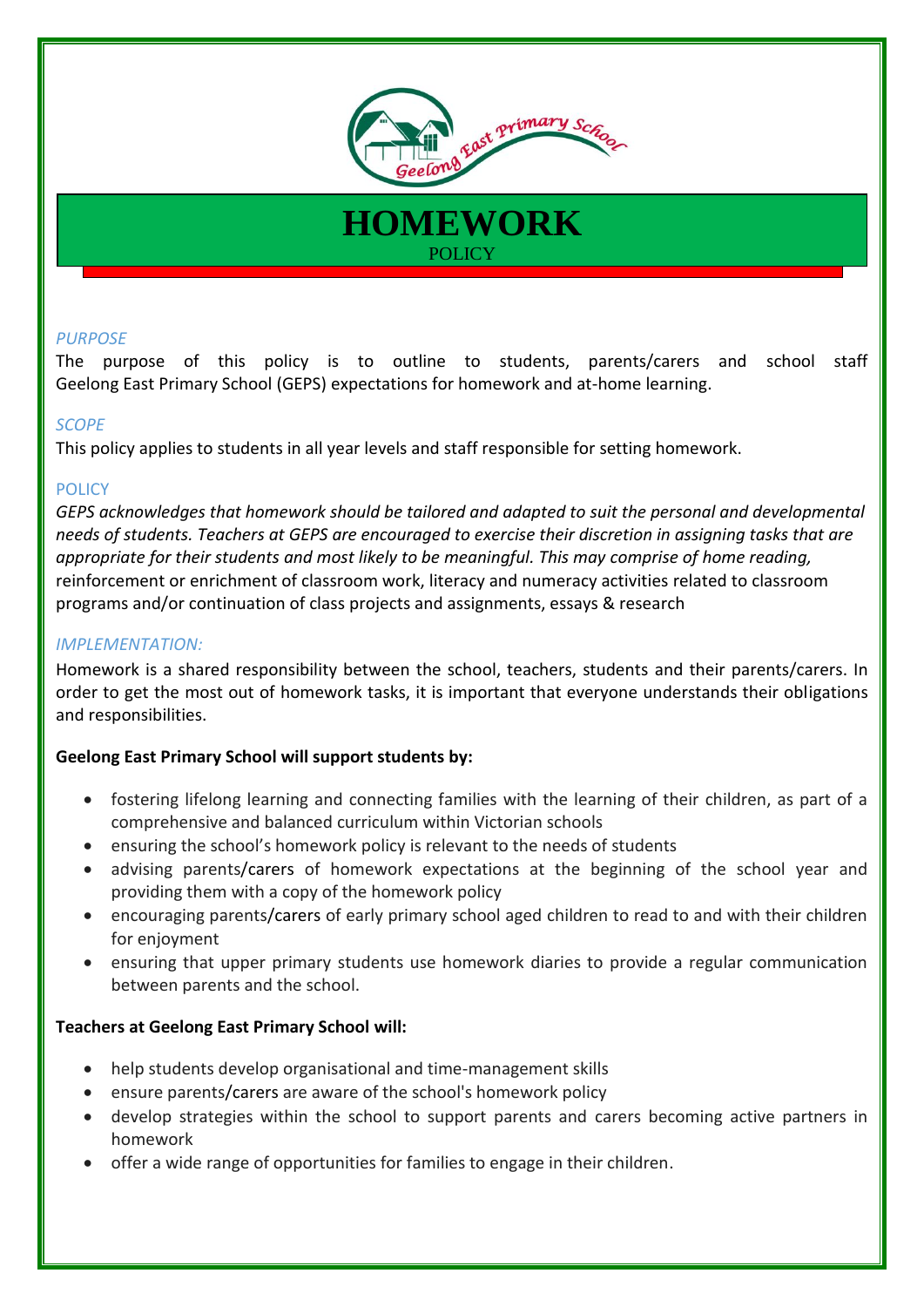## **It is expected that students will take responsibility for their own learning by:**

- discussing with their parents/carers homework expectations
- accepting responsibility for the completion of homework tasks within set time frames
- following up on comments made by teachers
- seeking assistance when difficulties arise
- organising their time to manage home obligations, participation in physical activity and sports, recreational and cultural activities.

## **It is expected that parents/carers will support their children by:**

- developing a positive and productive approach to homework
- ensuring there is a balance between the time spent on homework and recreational activities
- reading to them, talking with them and involving them in learning opportunities during everyday household routines and physical activity
- talking to teachers about any concerns they have about the homework
- attending the school events, celebration days, performances or displays their child is involved in
- ensuring upper primary students keep a homework diary
- discussing homework with their child in their first language, if English is not the main language spoken at home, and linking it to previous experiences
- linking homework and other learning activities to the families' culture, history and language, linking with relevant services, clubs, associations and community
- ensuring there is a quiet study area for students to complete their homework tasks.

## *SUPPORT FOR STUDENTS, PARENTS AND CARERS*

Teachers at Geelong East Primary School understand that students have different learning styles and interests, and may approach learning activities and homework differently. If you are concerned that your child may not understand the homework tasks that have been set for him or her, or is spending a long period of time completing their homework, we encourage you to speak to their classroom teacher.

GEPS has in place a number of learning programs that students may attend during lunchtimes to assist with particular areas of need or interest, including:

- Digital Technologies Group Includes coding and Lego League
- Chess Club
- Art Club
- **•** Environment Club
- Student Leadership run lunchtime activities (play zone)
- Kids Club is also open at lunchtime for any student who wants to quietly read or finish classroom tasks.

Students may be referred to programs by their teacher in consultation with their parents/carers. For more information about these programs please see your child's classroom teacher.

## **Prep**

Homework will consist mainly of:

- Reading with parents, or reading to parents
- Reading word lists

Homework will generally not exceed 10 minutes per day